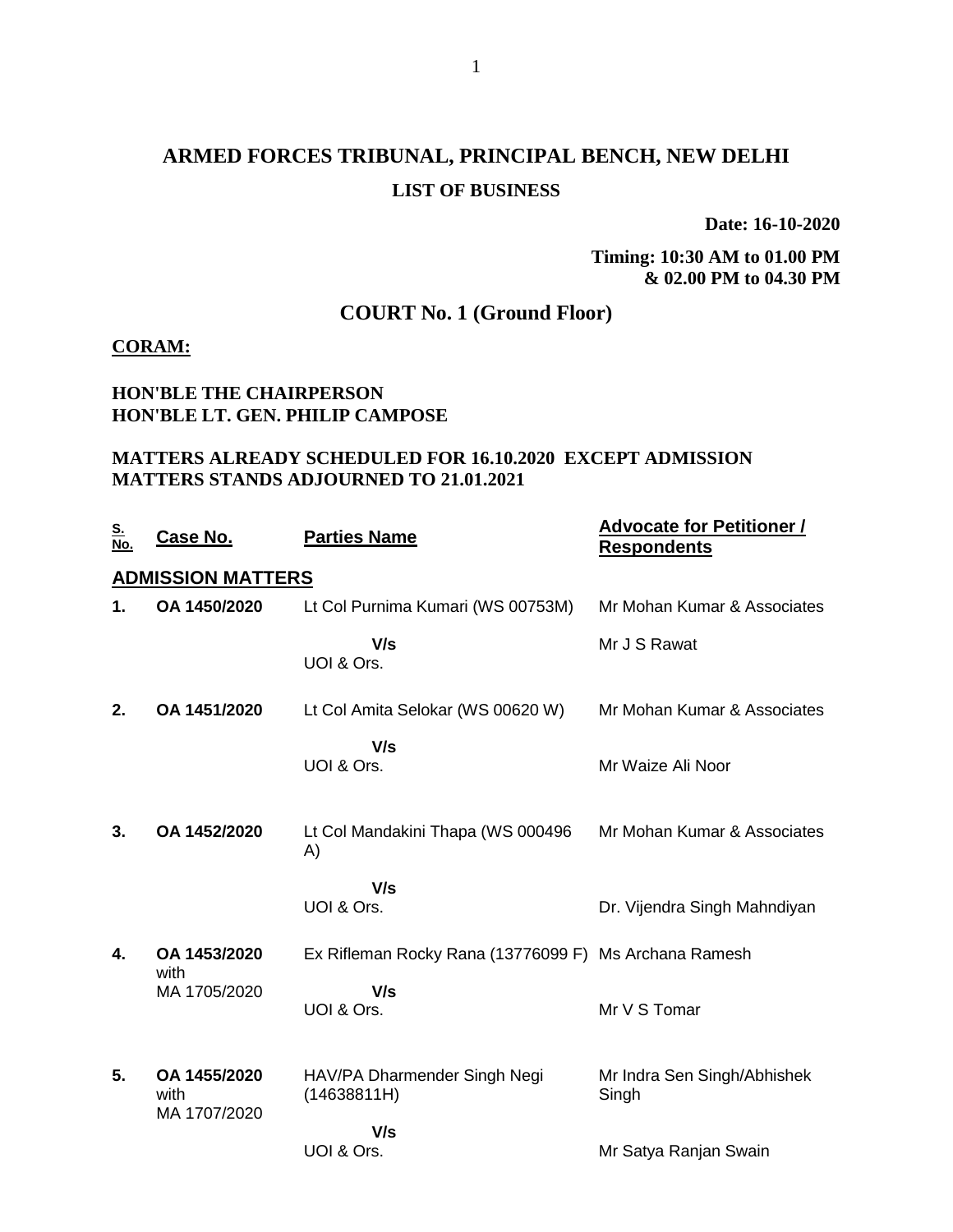**6. OA 1456/2020** Lt Col Anju Tiwari (WS 00782 F)  **V/s** UOI & Ors. Mr Mohan Kumar & Associates Dr Vijendra Singh Mahndiyan **7. OA 1462/2020** JC-338565N Sub/Sac Ravi Kumar Sharma Retd  **V/s** UOI & Ors. Mr S S Pandey & Associates None **8. OA 1467/2020** with MA 1721/2020 Ex HAV Jitendra Kumar (15150829Y)  **V/s** UOI & Ors. Mr Virender Singh Kadian None **9. OA 1468/2020** with MA 1722/2020 No. 15155214-X Hav Dinesh  **V/s** UOI & Ors. Mr. Ankur Chhibber Mr. Anil Gautam **10. OA 1469/2020** with MA 1723/2020 Mrs Vimla Sagadeven Wd/o Late JWO VK Sagadeven (No 677708 B)  **V/s** UOI & Ors. Mr Manoj Kr Gupta None **11. OA 1470/2020** with MA 1724/2020 Ex Gunner Ranvir Singh (14368372 Ms Archana Ramesh Y)  **V/s** UOI & Ors. None **12. OA 1471/2020** with MA 1725/2020 Ex Recruit Gaikwad Sameer Sanjay Ms Archana Ramesh (2813793 A)  **V/s** UOI & Ors. None **13. OA 1472/2020** with MA 1728/2020 Sgt Salim Shaikh (Retd) (No 694124)  **V/s** UOI & Ors. Mr Manoj Kr Gupta None **14. OA 1473/2020** Ex Hav (HONY NB SUB) Chandan Giri (1462393-N)  **V/s** UOI & Ors. Mr Virender Singh Kadian None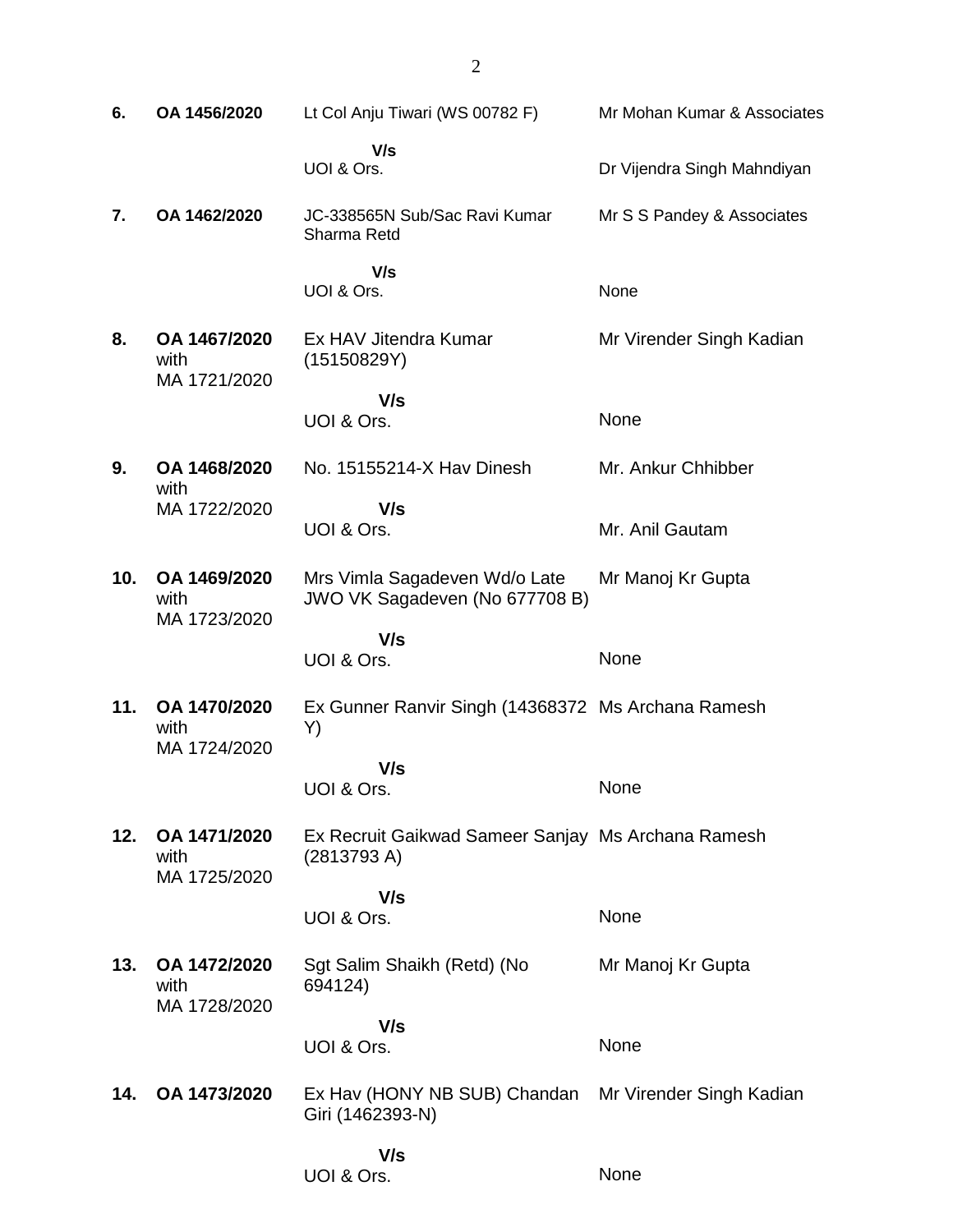| 15. | OA 1474/2020             | Ex LNK DSC Raj Kumar (7776111<br>Y)     | Mr Ved Prakash                                                            |
|-----|--------------------------|-----------------------------------------|---------------------------------------------------------------------------|
|     |                          | V/s<br>UOI & Ors.                       | None                                                                      |
| 16. | OA 1475/2020             | MWO AK Mishra (No 770147 T)             | Mr Manoj Kr Gupta                                                         |
|     |                          | V/s<br>UOI & Ors.                       | None                                                                      |
| 17. | OA 1476/2020             | TA-42651X Maj Shivender Kumar<br>Pandey | Mr. Rovins Fr. Verma                                                      |
|     |                          | V/s<br>UOI & Ors.                       | None                                                                      |
| 18. | OA 1484/2020             | IC-41582A Brig LI Singh, YSM<br>(Retd.) | Mr. S S Pandey & Associates                                               |
|     |                          | V/s<br>UOI & Ors.                       | None                                                                      |
|     | <b>For Final Hearing</b> |                                         |                                                                           |
| 19. | OA 276/2011              | Brig. P.S. Gill                         | Mr. K Ramesh                                                              |
|     |                          | V/s<br>UOI & Ors.                       | Mr. Anil Gautam                                                           |
| 20. | OA 1965/2019             | MR-05644K Brig Surajit Basu<br>V/s      | Mr. Indra Sen Singh/Abhishek<br>Singh                                     |
|     |                          | UOI & Ors.                              | Mr. Karan Singh Bhati, Sr.<br>CGSC for R 1-4, Mr. Dinkar<br>Adeeb for R-5 |
|     | <b>PART HEARD</b>        |                                         |                                                                           |
| 21. | OA 8/2016<br>with        | Sub Maneesh Kumar                       | Ms. Archana Ramesh                                                        |
|     | MA 5/2016                | V/s<br>UOI & Ors.                       | Mr Arvind Patel                                                           |
| 22. | OA 657/2018              | IC-44088P Brig Rajwant Singh            | Mr. Rajiv Manglik                                                         |
|     |                          | V/s<br>UOI & Ors.                       | Mr Karan Singh Bhati, Sr<br><b>CGSC</b>                                   |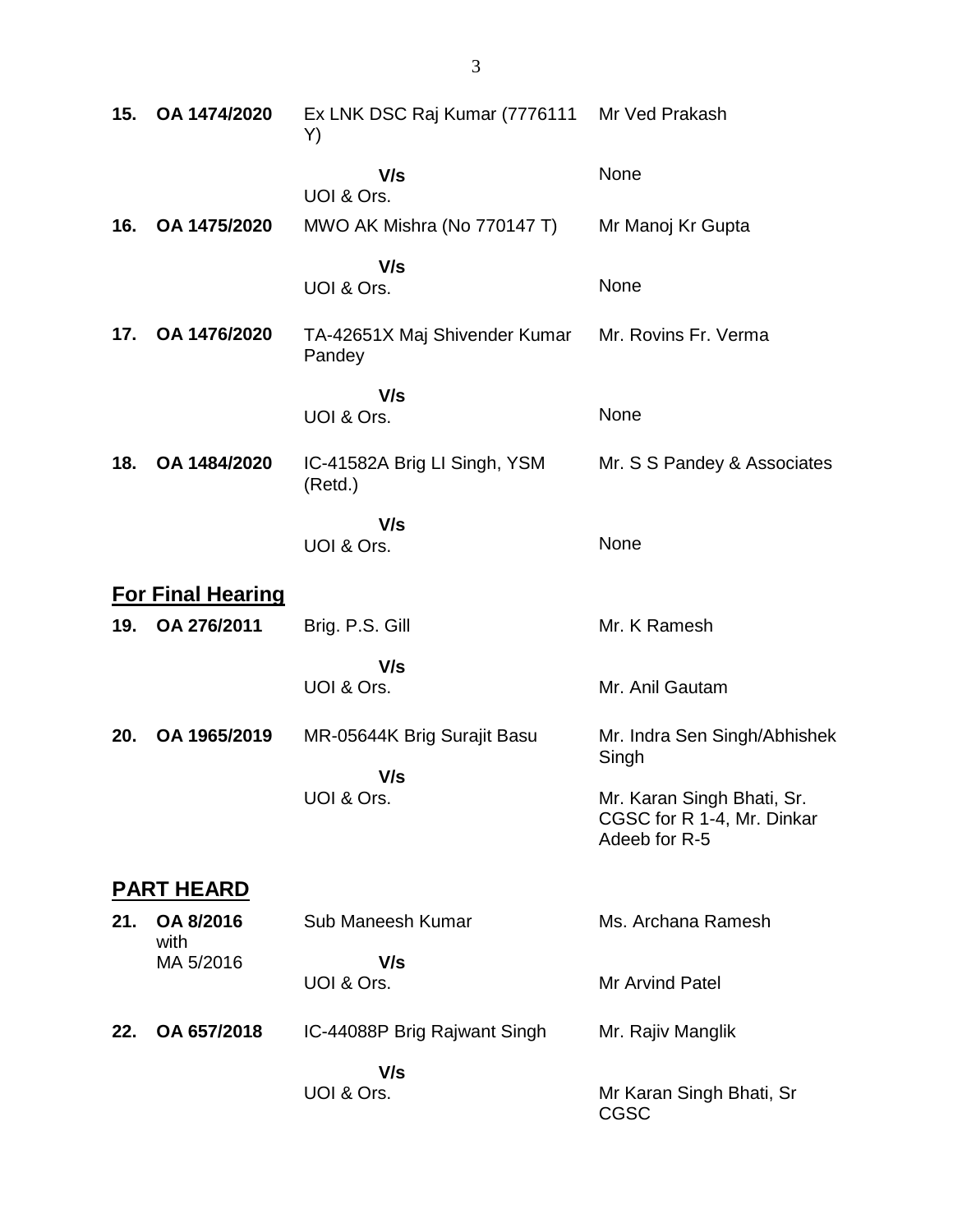## **HON'BLE THE CHAIRPERSON WILL SIT SINGLY IMMEDIATELY AFTER THE BOARD OF DB IS DISCHARGED**

|    | S. No. Case No.                       | <b>Parties Name</b>                                                      | <b>Advocate for Petitioner /</b><br><b>Respondents</b> |
|----|---------------------------------------|--------------------------------------------------------------------------|--------------------------------------------------------|
|    | <b>For Orders</b>                     |                                                                          |                                                        |
| 1. | MA 1719/2020<br>in<br>OA Diary        | Ex Sep/DSC R Chinnasamy (No<br>10452847K)                                | Mr U S Maurya                                          |
|    | No.3386/2020                          | V/s                                                                      |                                                        |
|    |                                       | UOI & Ors.                                                               | None                                                   |
| 2. | MA 1720/2020<br>in.                   | Jai Kishan CPO M (175456-R)                                              | Mr Ved Prakash                                         |
|    | OA Diary                              | V/s                                                                      |                                                        |
|    | No.3667/2020                          | UOI & Ors.                                                               | None                                                   |
| 3. | MA 1726/2020<br><i>in</i><br>OA Diary | Hav/Clk (SD) Aruna Malik (No<br>14848077 X)                              | Mr Indra Sen Singh &<br>Abhishek Singh                 |
|    | No.3993/2020                          | V/s                                                                      |                                                        |
|    |                                       | UOI & Ors.                                                               | None                                                   |
| 4. | MA 1727/2020<br>in.<br>OA (Appeal)    | IC-44764Y Col (TS) Vijay Pal Singh Mr. Sitikanth Nayak<br>Narula (Retd.) |                                                        |
|    | Diary No.                             | V/s                                                                      |                                                        |
|    | 4402/2020                             | UOI & Ors.                                                               | None                                                   |